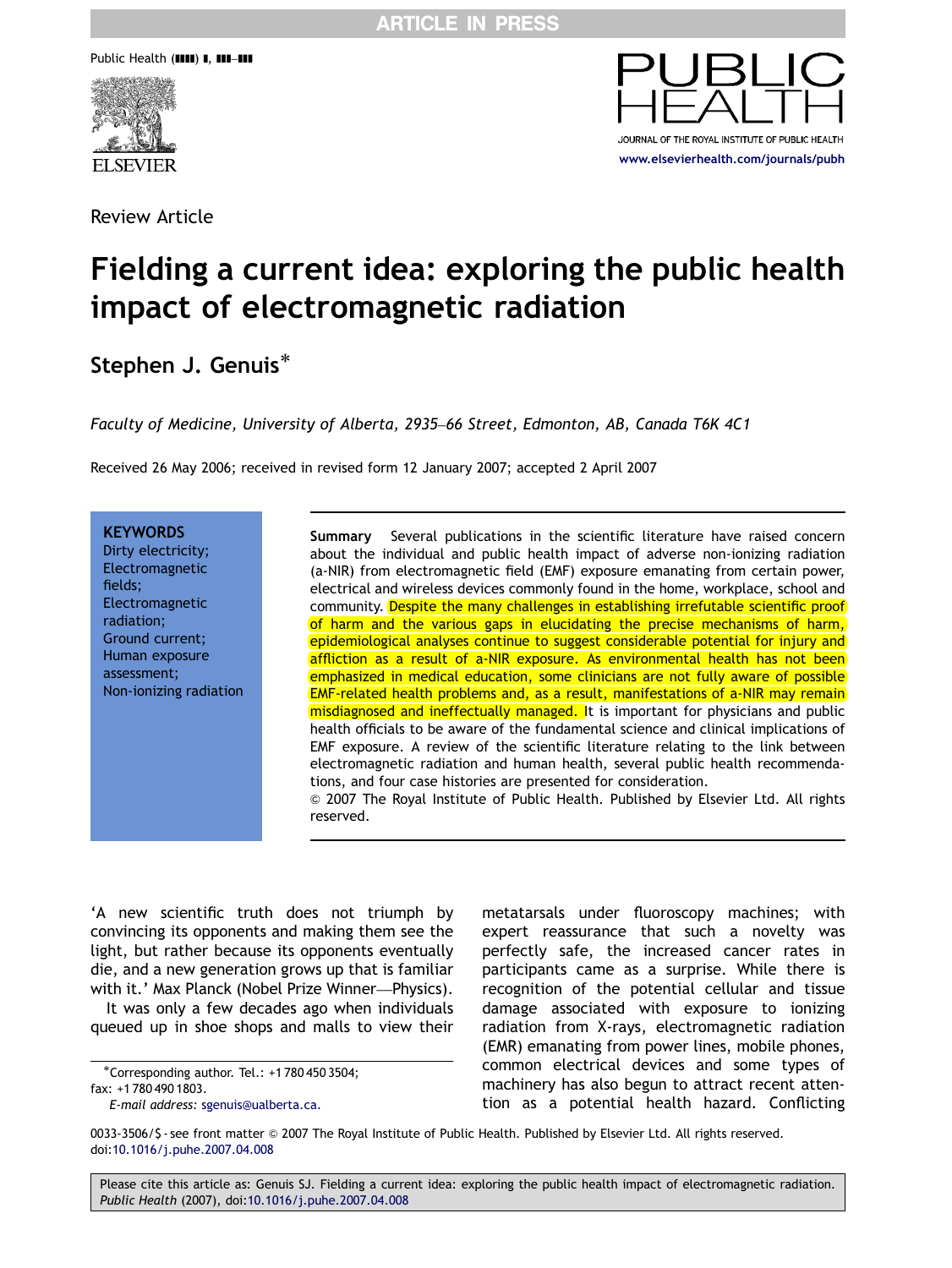information is found in the medical literature; while some reports dismiss the alleged risk associated with EMR, various international bodies including the World Health Organization<sup>[1](#page-8-0)</sup> and the International Agency for Research on Cancer<sup>[2](#page-8-0)</sup> (IARC) have called for intense investigation of the impact of non-ionizing radiation (NIR) on human health in response to mounting research suggesting a link between adverse EMR and various afflictions including reproductive dysfunction, cancer and central nervous system (CNS) disorders.

## Overview of electromagnetic spectrum and NIR

Radiation refers to a type of energy that is given off or 'radiates' away from the source of that energy. There are different forms of energy, each with distinct physical properties that can be measured and expressed in terms of frequency and wavelengths. Some waves have a high frequency, some medium and some low. The electromagnetic spectrum is a name used to describe a group of distinct energy forms that emanate from various sources; the energies released are referred to as types of EMR (Fig. 1). Exhibiting high frequencies are gamma rays, X-rays and ultraviolet light; lower frequencies of the spectrum include microwaves and radio waves. Light wave emission, which occurs at medium frequencies, provides for normal vision and the light we perceive; infra-red energy allows for the perception of heat.

Most energy forms such as X-rays, ultraviolet energy and radio waves are invisible and imperceptible to the human. Without specialized instrumentation, most frequencies cannot be detected and, as a result, people generally do not appreciate their exposure to energy fields in these ranges. Despite the lack of perception, exposure to high-frequency energy including X-rays is termed

'ionizing radiation' and is potentially damaging to human cells. By altering the atomic composition of cell structures, by breaking chemical bonds and by inducing free radical formation, sufficient exposure to ionizing radiation may inflict DNA damage or mutation, thus increasing the risk of malignancy or cell death.

#### Non-ionizing radiation

'Non-ionizing' radiation (NIR), generally referring to energy forms with lower frequencies, has been considered safe by many scientists and without adverse effects at common exposure levels. Recently, however, increasing evidence suggests that some frequencies of NIR may have potential to cause biological harm. Most of the research on the health effects of adverse NIR (a-NIR) has been done at: (1) extremely low-frequency (ELF) energy waves produced and emitted by power stations, power lines and some electrical equipment; and (2) radio and microwave frequencies given off by wireless communication technologies, cordless and cellular phones, and some electrical materials. Current study is also investigating the potential sequelae of intense exposure to a-NIR as a result of voltage originating from 'dirty electricity' and 'ground current'.

Just as clean water can become polluted when it travels through a contaminated environment, electricity becomes increasingly polluted when it comes into contact with assorted types of electronic equipment. Regular or 'clean' electricity enters buildings at a frequency of 50/60 Hz; power becomes 'dirty' or polluted when it develops scattered higher-frequency signals as a result of contact with equipment such as computers, plasma televisions and some appliances. NIR generated by dirty power may radiate to contaminate the adjacent environment and is alleged to be

| <b>Non-Ionizing Radiation</b>                            |                    |           |               |             |                  |                           | <b>Ionizing Radiation</b> |                                               |               |
|----------------------------------------------------------|--------------------|-----------|---------------|-------------|------------------|---------------------------|---------------------------|-----------------------------------------------|---------------|
| Extremely<br>Low<br>Frequency                            | Radio<br>frequency | Microwave | Infra-<br>red |             | Visible<br>Light | Ultraviolet               |                           | X-Rays                                        | Gamma<br>Rays |
| <b>Non</b><br><b>Perceptible</b>                         |                    |           |               | Perceptible |                  | <b>Non</b><br>Perceptible |                           |                                               |               |
| <b>Possible Biological Damage</b><br>at Some Frequencies |                    |           |               |             |                  |                           |                           | <b>Destructive to</b><br><b>Living Tissue</b> |               |

Figure 1 Electromagnetic spectrum—types of radiation.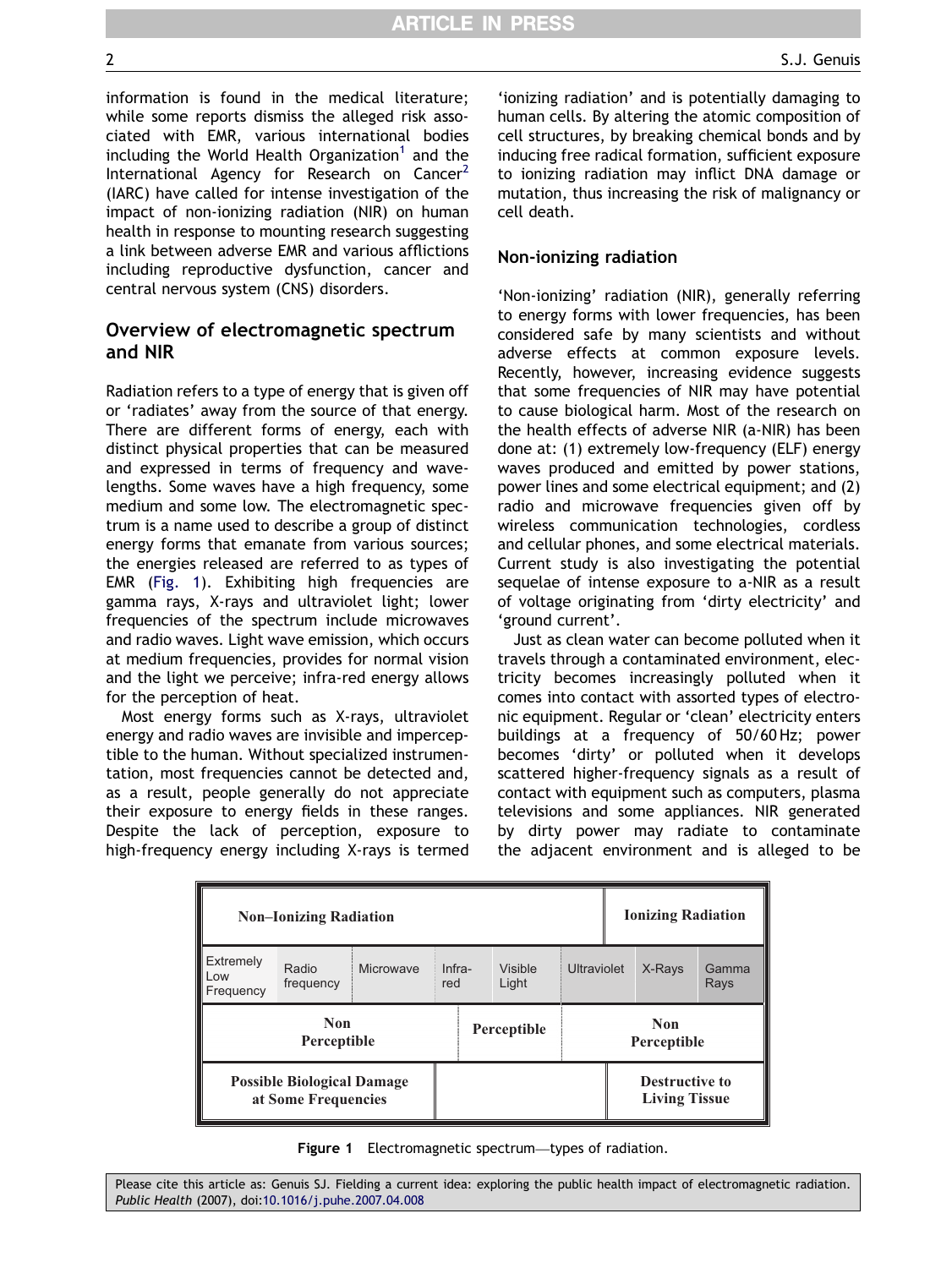#### The public health impact of electromagnetic radiation 3

potentially harmful. $3$  Ground current, sometimes referred to as 'stray current,' is electricity that is not confined to electrical wiring. Electrical current follows the path of least resistance and can flow through any and all available paths including earth, wires and various objects. Accordingly, electrical voltage can transmit through the ground and into building structures through such devices as metal pipes or rods in plumbing equipment, resulting in a-NIR scattering into the adjacent environment. $4-6$  $4-6$ All forms of a-NIR, however, only inflict harm within their fields of influence.

A field is 'something' that exists in space around an object or device; the area over which the object exerts some form of physical influence. The inherent properties of the object or device produce the surrounding field. A magnet, for example, creates an invisible field that can attract or repel other objects within a certain distance. When power is generated, transmitted or used, electrical materials and devices produce fields around them called 'electric fields' and the combination of certain elements in various devices results in the production of both an electric and a magnetic component, called an 'electromagnetic field' (EMF). Another way of expressing this phenomenon is to consider that waves or rays of energy are released outward from some electrical materials, radio emitters and power devices, but the intensity of the field of exposure rapidly drops off with increasing distance from the source. Shielding against some energy frequencies, such as blocking X-rays with lead plates, is efficacious; it is difficult, however, to effectively shield against some energy wavelengths including ELF EMFs.

Nearly everyone in our society is exposed to some degree of EMF pollution, yet few are cognizant of the debate about health risks associated with a-NIR. As subatomic matter in human cells entails the movement of electrons, and various biological activities including brain function and cardiac conduction involve measurable electrical activity, it is not surprising that intense electrical fields can exert influence on the human electrical system. Although this evolving area of science provokes many unanswered questions, considerable research suggests that exposure to certain frequencies of EMR may affect physiological processes, with potential long-term sequelae.<sup>[7,8](#page-8-0)</sup>

## EMFs and human health

While medical studies correlating EMF with adverse health outcomes have sometimes yielded apparently contradictory results, recent research reported in respected medical journals has uncovered evidence about potential risk. Studies looking at reproductive dysfunction, cancer potential and CNS disorders appear to support previous suspicions that EMF exposure may present a health risk.

#### EMFs and reproductive dysfunction

Adverse pregnancy outcomes including miscarriage, stillbirth, preterm delivery, altered gender ratio and congenital anomalies have all been linked to maternal EMF exposure. $9-13$  $9-13$  A large prospective study published in Epidemiology, for example, reported on peak EMF exposure in 1063 pregnant women around the San Francisco area. After participants wore a magnetic field detector, the researchers found that rates of pregnancy loss grew significantly with increasing levels of maximum magnetic field exposure in routine day-to-day life. $12$ 

Paternal EMF exposure has also been correlated with serious potential sequelae. The development of testicular abnormalities, atypical sperm, chromosomal aberrations and offspring congenital defects have all been linked to male EMF expo-sure.<sup>[14](#page-9-0)–18</sup> Switchyard workers exposed to electrical current, for example, were compared with salesmen and clerks for evidence of chromosomal anomalies. With a significant increase in the number of chromosomal aberrations in switchyard workers, $18$  and an increased tendency towards malformations among their children,<sup>[15](#page-9-0)</sup> researchers have surmised that EMF exposure may be a factor in adverse outcome. Fathers employed in industries with higher than average EMF exposure have also been noted to have offspring with higher rates of brain and spinal cord tumours.<sup>[16,17](#page-9-0)</sup>

#### EMFs and cancer

Numerous studies have investigated the allegation that intense exposure to some frequencies of EMR may be carcinogenic. For example, International Journal of Cancer recently published an important population-based case–control study on the link between childhood leukaemia and magnetic fields in Japan. By assessing magnetic field levels in children's bedrooms, the researchers confirmed that high EMF exposure was associated with a significantly higher risk of childhood leukaemia.<sup>[19](#page-9-0)</sup> Furthermore, recent studies reported in major journals such as The Lancet and International Journal of Oncology discuss the apparent link between cordless and cellular phone use with conditions such as lymphoma, $20'$  $20'$  malignant and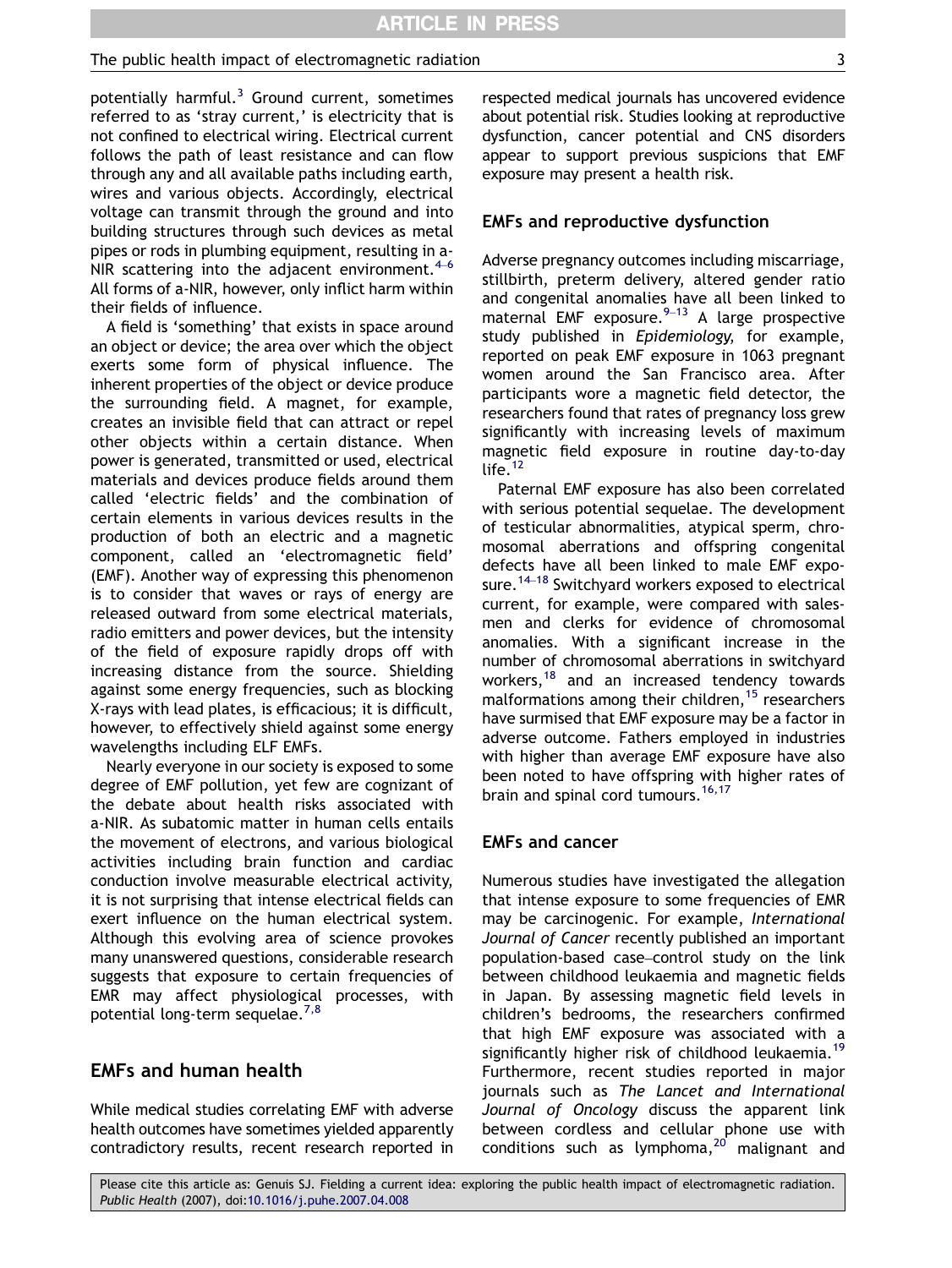An important case–control study reported in the British Medical Journal found a link between childhood leukaemia and prenatal proximity to high-voltage power lines.<sup>[25](#page-9-0)</sup> Compared with children whose birth address exceeded 600 m from a highvoltage power line, those with birth addresses within 200 m had a relative risk of leukaemia of 1.69, and those between 200 and 600 m had a relative risk of  $1.23^{25}$  $1.23^{25}$  $1.23^{25}$  In addition, extensive research by Johansson and others in Sweden recently confirmed that adverse EMR has the potential to induce various dermatological abnorm-alities<sup>[26](#page-9-0)</sup> and is a determinant in the development of malignant melanoma, $27,28$  an increasingly prevalent cancer that was uncommon until about 50 years ago. As a result of considerable EMF research undertaken in Sweden, it is interesting to note that Swedish authorities have officially acknowledged adverse EMR as a problem and have categorized electrohypersensitivity as a functional impairment.<sup>[26](#page-9-0)</sup>

Although several reports suggest a possible link between certain types of EMF exposure and  $\frac{1}{2}$  between terrain types of  $\frac{29-37}{2}$  $\frac{29-37}{2}$  $\frac{29-37}{2}$  including breast can- $cer^{38-41}$  $cer^{38-41}$  $cer^{38-41}$  and childhood cancer,  $42-45$  $42-45$  some studies have reported differing results. A recent study published in Cancer Causes Control, for example, dismissed suspicions of an association between EMF exposure and female breast cancer,<sup>[46](#page-10-0)</sup> and the UK Childhood Cancer Study published in 1999 failed to support a link between EMF exposure and childhood cancer.[47](#page-10-0) After reviewing the available information in relation to cancer, however, the International Agency for Research on Cancer (IARC) has advised that EMF exposure should be classified as a possible carcinogen.<sup>[2](#page-8-0)</sup>

#### EMFs and CNS dysfunction

The CNS appears to be a potential target organ system for adverse EMR. In addition to reports of specific EMF-related health problems, such as amyotrophic lateral sclerosis,<sup>48</sup> Alzheimer's disease, $49$  insomnia, $50$  headaches, $51$  sexual dysfunction, $52$  chronic fatigue, $50$  learning and memory problems,  $53-55$  $53-55$  and assorted other maladies,  $33,56$ there is increasing evidence to suggest that neuropsychiatric problems may also result from EMR. Higher rates of depressive symptoms and suicide have been found to result from EMF exposure.<sup>48,57-59</sup>

In a recent epidemiological study, for example, researchers found that those living near power lines were more than twice as likely to report symptoms of depression compared with controls.<sup>[58](#page-10-0)</sup> Preliminary evidence has also suggested a potential correlation between exposure to EMFs from dirty electricity with common medical conditions including attention-deficit disorder/attention-deficit hyperactivity disorder, asthma, diabetes and multi-ple sclerosis.<sup>[3,60](#page-8-0)</sup> In review, many independent research projects have uncovered a link between adverse EMF exposure and a variety of afflictions in various organ systems, particularly the CNS.

## Proposed mechanisms of EMF impact

Basic scientific study of the human body has demonstrated that most physiological functions in living organisms are electrochemical in nature. Living cells are made up of molecules and atoms, which in turn are made up of electrons, neutrons and protons. The intrinsic functioning of these atoms and molecules with homeostasis of cells, tissues and organs is entirely dependent on ordered chemical and electrical activity. Disturbance of intrinsic electrical or chemical processes within cell structures has the potential to disrupt cell functioning, leading to malfunction of organ systems and ultimately to clinical illness.

Extensive research has attempted to elucidate definitively the precise mechanisms whereby EMF exposure may disrupt normal physiology. For example, a wide-ranging research project entitled EMFRAPID (Electric and magnetic fields research and public information dissemination) was a 5-year US Federally organized effort co-ordinated by the National Institutes of Health to assess the effects of adverse EMR on biological systems.<sup>[61](#page-10-0)</sup> The results of this and many other initiatives have revealed significant information.

Biological systems including the human organism intrinsically use some frequencies of EMR for cellular as well as hormonal function and regulation.<sup>[62](#page-10-0)</sup> For example, imperceptible ultraviolet energy waves from sunlight are used in the production of human vitamin  $D<sub>1</sub><sup>63</sup>$  an essential nutrient involved in myriad physiological functions. Just as external electrical signals can cause interference with radio and television signals resulting in static and distortion, exposure to adverse electrical frequencies can disrupt human metabolism and homeostasis by interfering with normal physiology of required energy frequencies.<sup>62</sup>

#### Cellular pathogenesis of adverse EMR

Although the cellular pathogenesis of damage from EMR is not completely understood, various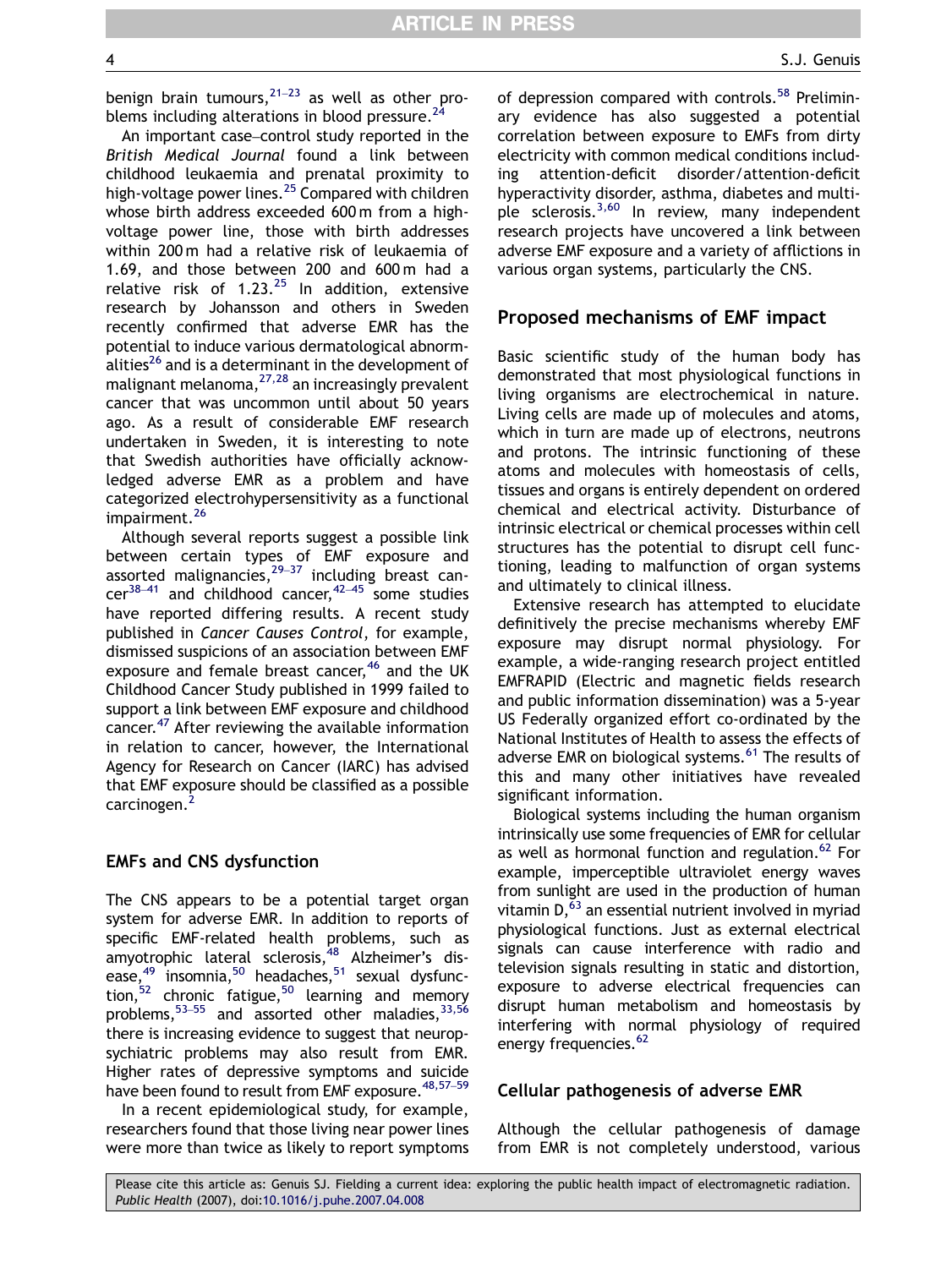#### The public health impact of electromagnetic radiation  $\qquad \qquad$  5

hypotheses have been proposed based on preliminary evidence. It was previously thought that thermal alteration of cells and tissue heating may be the predominant mechanism of harm. More recently, however, increasing evidence has indi-cated the potential of EMR to induce cell stress<sup>[64](#page-10-0)</sup> and to inflict specific damage on various intracellular components and mechanisms at non-thermal levels of EMF exposure. $62$  For example, molecular vibrations from EMR may induce free radical formation and alter the conformation of protein molecules.<sup>[65](#page-10-0)</sup> Adverse EMR has been found to affect DNA synthesis, to impair cell division and to potentially alter the electrical charge of ions and molecules within cells.<sup>[14,62](#page-9-0)</sup> By affecting electrical charge, EMFs may also modify ionic structures of elements within cell membranes, potentially disturbing the influx and efflux of various elements including calcium ions.<sup>[66](#page-10-0)</sup>

Just as certain chemical toxicants may induce expression of abnormal genes, $67$  recent research is exploring potential epigenetic influences of EMR. By its impact on genetic expression,  $68$  adverse EMFs may serve as a trigger for the expression of pathological and disease-causing genes. Furthermore, direct damage to the DNA of human lymphocytes<sup>69</sup> and alteration of phagocytic activity in  $\frac{1}{2}$ animal macrophages<sup>70</sup> has been confirmed recently, and may account for changes in immunological parameters and for immune system dysfunction attributed to EMR. With alteration of cell structures and impairment of cellular functions by these various mechanisms, it is not surprising that tissue disorders, organ dysfunction and clinical illness may ensue. Attenuation of insulin secretion characteristically found in diabetes, for example, can be induced or accentuated by exposure to adverse EMF through distortion of calcium influx in cells.<sup>71</sup>

#### EMFs and melatonin metabolism

Some investigators have explored potential EMF disturbance of blood–brain barrier permeability with resulting increased susceptibility to CNS toxicants.[56](#page-10-0) Particular attention, however, has recently been devoted to researching the impact of EMR on pineal gland physiology.<sup>[72](#page-10-0)</sup> The pineal gland secretes the neuroendocrine hormone melatonin that is synthesized from the neurotransmitter serotonin. Melatonin is involved with regulation of myriad physiological processes including sleep patterns,<sup>[73](#page-10-0)</sup> free radical metabolism,<sup>[74](#page-10-0)</sup> blood pres-sure control,<sup>[75](#page-10-0)</sup> nitric oxide physiology,<sup>[76](#page-10-0)</sup> lipid metabolism,  $62$  immune system functioning,  $77$  and activity of sex hormones such as oestrogen.<sup>[78](#page-10-0)</sup> The

potential link between disordered melatonin physiology and the development of malignancy has emerged as a priority area of investigation, $^{79}$  $^{79}$  $^{79}$ particularly in breast and prostate cancer, mela-noma, colon cancer, lung cancer and leukaemia.<sup>[72](#page-10-0)</sup>

Adverse EMF exposure has the potential to impact directly on pineal gland function by interfering with melatonin production and metabo- $\lim_{n \to \infty}$  [80,81](#page-11-0) As well as in cancer, reduced melatonin levels have been observed in assorted non-malignant conditions including coronary artery disease,<sup>8</sup> chronic pain $83$  and various psychiatric conditions  $including$  Alzheimer's disease $84$  and schizophrenia.[85](#page-11-0) Although EMR exposure reduces melatonin production,[62,80,86](#page-10-0) conclusive evidence of the direct clinical sequelae of specific EMR-related pineal dysfunction remains to be established.

## Limitations and research challenges

Although preliminary evidence on disease pathogenesis such as melatonin dysregulation, epigenetic modification, DNA disruption and cell stress is important for continuing study, research designed to establish a definitive link between EMR and clinical health sequelae faces several obstacles. Within the scientific community, experimental studies such as randomized controlled trials where subjects are manipulated according to study protocol remain the gold standard to establish disease cause-and-effect, as well as efficacy of interventions. Such experimental study, however, is contraindicated in exposure research.

#### Limitations of exposure research

Just as it would be ludicrous to perform clinical trials on parachute efficacy by dividing skydivers into randomized groups with some using parachutes and some not, $^{87}$  $^{87}$  $^{87}$  it is not ethically possible to perform efficient randomized controlled trials with environmental issues by exposing some study participants to potentially dangerous exposures and comparing outcomes with an unexposed control group. As a result, more cumbersome and lengthy observational studies including epidemiological cohort studies and less definitive casecontrol research are employed to explore aetiology of harm. This presents difficulties, however, as epidemiological and case–control assessments of environmental exposure are sometimes plagued by confounders such as unfolding awareness of previously unrecognized exposures as well as multiexposure interactions. For example, in complete contradiction to some other reports, a recent study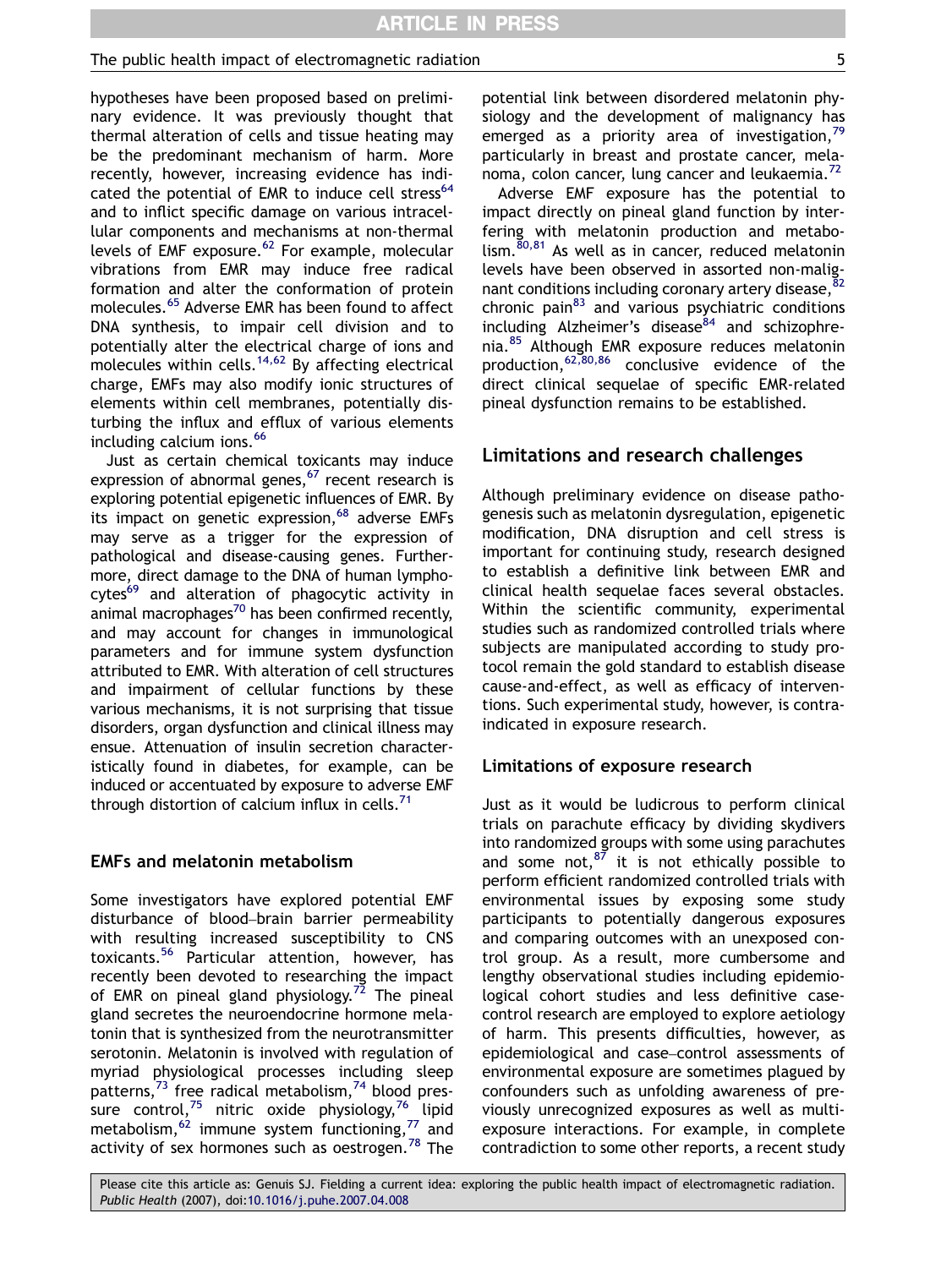funded by the telecommunications industry on cellular phone use in Denmark concluded there is no link with the development of brain tumours.<sup>[88](#page-11-0)</sup> The comparison general population cohort in this study, however, included widespread users of cordless phones which have recently been implicated with potential EMF risk; $^{20-23}$  $^{20-23}$  $^{20-23}$  a determinant that was not fully realized at the outset of the epidemiological study and a confounder which potentially negates the reported outcomes. Numerous concerns relating to methodology and bias have also plagued this Danish study.<sup>[89](#page-11-0)</sup>

Multiple concomitant exposures are another major confounder in some environmental research. Synergism and interaction of multiple exposures from various chemical, electrical or infectious sources may confound research outcomes. For example, some clinicians have observed that compromised patients with accumulated chemical toxicants may be more susceptible to EMR influence because of toxicant-induced loss of tolerance or 'spreading'; $90$  a phenomenon where individuals affected by one type of adverse environmental exposure become more sensitive to other exposures. $91,92$  Other difficulties plague observational exposure research. With long lags between exposure and illness, for example, studies that have short follow-up periods do not provide opportunity for illness to manifest and conclusions may be erroneous. In addition, unique individual host sensitivity to exposure based on distinctive health status and genomic make-up presents a challenge when interpreting quantitative data. The result is that EMR studies have a high probability of significantly underestimating the risks of adverse health effects.<sup>[93](#page-11-0)</sup>

In review, epidemiological study of adverse exposures does not generally establish indisputable evidence for or against a cause-and-effect hypothesis. In observational environmental research, a weight of evidence linking health sequelae to an exposure is produced and increased risks must be interpreted in context. Credible interpretation of findings is established when unbiased and qualified scientists examine the evidence with an open mind. A conclusion is then calculated based on the fundamental question: 'Is there another way of explaining the findings; is there another answer more likely than cause-and-effect?' When a conclusion is reached, the impact on public health is considered and protection strategies are amended as necessary. This imprecise approach, however, routinely renders the science of human exposure assessment and environmental medicine vulnerable to criticism and controversy; a vulnerability that has consistently been exploited by interest groups.

#### Exposure research and vested interests

With incomplete understanding of pathogenetic mechanisms and intransigent disbelief by some vocal researchers, many scientists have been quick to dismiss any alleged health hazard related to EMF exposure. Medical history has confirmed, however, that controversy is customary when environmental issues involve sizeable economic and health implications. Havas, a pioneer in EMR research, noted that despite considerable evidence, 'asbestos, lead, acid rain, tobacco smoke, DDT, and PCBs were all contentious issues and were debated for decades in scientific publications and in the popular press before their health effects and the mechan-isms responsible were understood'.<sup>[14](#page-9-0)</sup> As with previous examples, there are strong political and economic reasons for wanting no adverse sequelae to EMF exposure.<sup>94</sup> Vested interests have been effective in delaying restrictive EMF legislation by injecting confusion and doubt into scientific debate, by focusing on uncertainties, and by deflecting attention from harm potential.<sup>[95,96](#page-11-0)</sup>

Numerous examples have been discussed in the scientific literature where claims of environmental harm have been challenged by researchers who fail to disclose covert ties to industry.<sup>[96](#page-11-0)</sup> The influence of economic interests on medical journals has also been discussed extensively in recent publica-tions,<sup>[97,98](#page-11-0)</sup> along with examples where some editors and journal staff have suppressed publication of scientific results that are adverse to the interests of industry.<sup>[96,99](#page-11-0)</sup> In the area of adverse EMF exposure and cellular phones, for example, it has been suggested that independent study results have differed considerably from industry-funded study.<sup>[89](#page-11-0)</sup> After reviewing the research on EMR extensively, the International Commission for Electromagnetic Safety concluded in 2006 that present sources of funding for EMF study are biasing the 'analysis and interpretation of research towards rejection of evidence of possible public health links'.<sup>[100](#page-11-0)</sup> How does society at large respond to mixed messages and uncertainty from the scientific community?

With enormous potential to generate misinformation, publication of imprecise science has influenced academic and social thought profoundly.[96](#page-11-0) In response to conflicting scientific allegations, legislators and the general public commonly feel uncomfortable and are unable to determine the legitimacy of scientific debate.<sup>[14](#page-9-0)</sup> When doubt and confusion are introduced, the public are often quick to disregard data that appear disturbing or unwelcome. The typical outcome in the short term is 'paralysis by analysis'; by introduction of contrary information and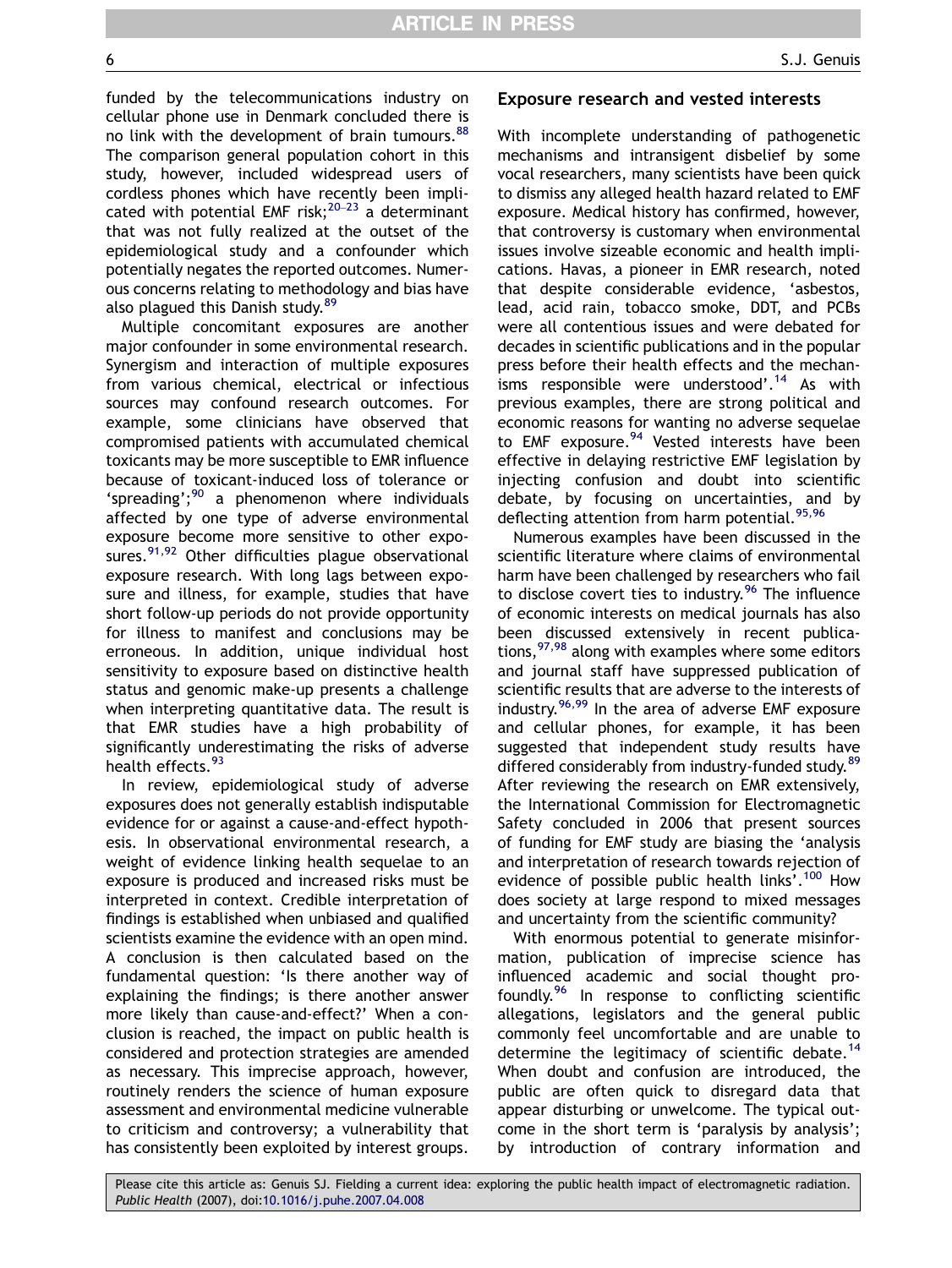## The public health impact of electromagnetic radiation  $\overline{7}$

recommendations for further study, restrictive legislation is effectively stalled for years or even decades. If the environmental exposure in question is eventually proven to be hazardous, as has often been the case historically, individual and public health is compromised in the interim.

## Quo vadis

The study of environmental medicine and the relationship between human exposures and adverse health outcomes has not yet been incorporated into most medical education programmes.<sup>[101](#page-11-0)</sup> At the same time, however, escalating news reports of concerns such as reproductive dysfunction in teachers working near power lines and neurological sequelae in people residing in close proximity to mobile phone masts have evoked public awareness of electromagnetic contamination as an emerging environmental health issue; as a result, primary care physicians are increasingly questioned about EMF-related health risks.<sup>102</sup> Accordingly, it behoves the medical community to consider a credible response to this up-and-coming issue.

Most would agree that the home, school, workplace and community need to be free from dangerous exposures, and that individuals need to be aware of the risk/benefit ratio of EMF exposures. Several recommendations have been suggested by environmental health groups and scientific organizations studying the EMF concern. It is the generally held scientific view that incomplete EMF knowledge beckons ongoing unbiased research, not dismissal of the issue.<sup>[103](#page-11-0)</sup> The World Health Organization has recommended intensive research, $65$  and various scientists have called for an international scientific commis-sion to monitor this emerging hazard.<sup>[100](#page-11-0)</sup> Further recommendations and ideas are presented for consideration.

## Public health recommendations

- . To ascertain effective public health policy, scientific integrity and reliability among researchers, medical publications, official guidelines and academic institutions must be established to ensure credible research and dissemination of results.[96,104](#page-11-0)
- Easily accessible measurement methodologies for adverse EMR are required. As well as gauss meters to detect ELF/radiofrequency radiation, for example, microsurge meters purported to detect 'dirty' electricity have been intro-

duced.<sup>[60](#page-10-0)</sup> New technologies need to be evaluated expeditiously and incorporated if credible.

- $\bullet$  Adverse biological impact has been described for exposure levels much below current EMR standards. Allowable levels should be amended to provide sound protection of public health.<sup>[62](#page-10-0)</sup>
- Ongoing epidemiological research and monitoring of health effects on EMR-exposed populations should be undertaken and reported. An independent commission devoid of conflicts of interest should oversee such work.
- Regulations to minimize exposure to adverse EMR should be enforced by governments and power authorities.
- Potentially harmful radiofrequencies from telecommunications technology should be assessed and regulated by authorities. For example, in response to complaints from citizens in Brussels about sleep disruptions following the installation of mobile phone masts near their homes, Belgian authorities recently approved a bill to regulate such masts to minimize EMR exposure.<sup>[105](#page-11-0)</sup>
- Emerging protective equipment should be assessed independently and implemented if useful. Graham–Stetzer filters, for example, allegedly diminish dirty electricity and potentially result in health benefits when installed properly.[3,60](#page-8-0) Such reports should be scrutinized scientifically and results disseminated.
- While research is ongoing, a precautionary avoidance strategy should be considered.<sup>[100,106](#page-11-0)</sup> Incorporation of protective air-tube headsets for cellular phone use, for example, and wirelessfree zones in public buildings such as patient areas in hospitals and schools $100$  might be favourable.
- $\bullet$  Training of health professionals and public health officers about the EMF-health issue is an important step in addressing this challenge.
- Clinicians should consider implementation of precautionary avoidance with individual patients.<sup>106</sup> Chronically ill people exposed to EMR might benefit from avoidance of high EMF smog. Four cases employing a precautionary approach are presented for consideration.

## Case reports involving EMF exposure

In each of the following cases, improvement was realized when EMF exposure was diminished. As with most environmental exposure case reports, however, it is impossible to prove conclusively that neither the source of affliction nor the benefit realized were related exclusively to environmental exposure and subsequent intervention.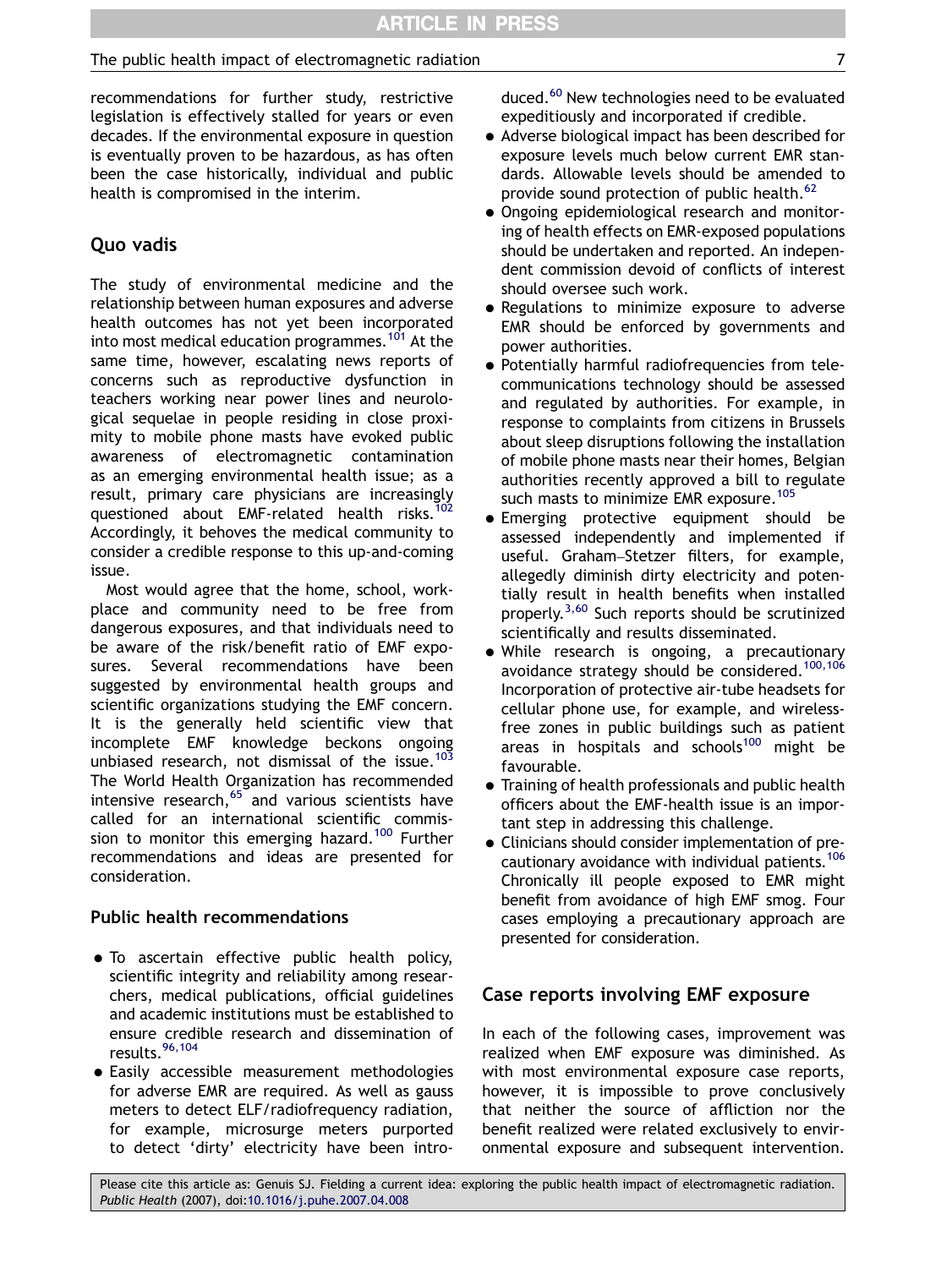Without re-exposing patients and monitoring sequelae, improved outcomes may be suggestive but absolute proof of causation and benefit are unattainable.

## Case history #1

A 66-year-old woman in generally good health complained of a 9-year history of debilitating daily headaches and intermittent dizziness. Neurological assessment was unremarkable and a computer tomography scan, magnetic resonance imaging and electroencephalogram were reported normal. At a chronic pain clinic, the patient received narcotic analgesics and a diagnosis of 'primary pain disorder'. Detailed aetiological history was unremarkable other than the patient used an electric toothbrush six times a day for meticulous care of failing dentition. Gauss meter assessment revealed inordinately high levels of EMFs  $(>200 \text{ mGauss})$ emanating from the toothbrush. Within 6 weeks of discontinuing the use of an electric toothbrush, the headaches subsided and, with assistance, she was able to quickly overcome her dependence on prescription analgesics.

## Case history #2

A 33-year-old woman wishing to have a large family complained of six consecutive pregnancy losses. After two uncomplicated pregnancies with vaginal deliveries, the patient changed residence and subsequently experienced three first-trimester miscarriages. After assessments by a family physician, a gynaecologist, an infertility specialist and a specialty reproductive care unit, the patient subsequently sustained three second-trimester losses despite interventions including clomiphene, human chorionic gonadotrophin injections, progesterone supplementation and counselling. From history, no potential determinants appeared to have changed from the two completed gestations other than her employment as a seamstress for 6 h/day in the basement of her new residence; an environment with low ceilings and fluorescent lights. Using a gauss meter, the patient recorded high EMF levels  $(>140 \text{ mGauss})$  in the vicinity of her head when fluorescent lighting in her workspace was turned on and high EMF levels ( $\sim$ 180 mGauss) adjacent to her sewing machine. Following advice to minimize EMR exposure by avoiding fluorescent lights and minimizing use of her sewing machine, the patient promptly conceived and carried the pregnancy to full term.

#### Case history #3

A 17-year-old boy experiencing a 3-year history of intrusive thoughts relating to religious themes believed he had committed unpardonable sins and was convinced the devil was imminently taking him to hell. As well as increasing depressive symptoms, the adolescent displayed escalating aggression towards his parents. The nominally religious parents took their son for religious counsel to no avail. Psychiatric diagnosis included a thought disorder. Psychotropic medication failed to control the symptoms but caused numerous side effects. Human exposure assessment uncovered extremely high gauss measurements  $(>200 \text{ mGauss})$  at the head of the teen's bed, as electrical entry to the house was immediately adjacent to the bedroom, right beside his bed. As well as changing rooms, all other sources of EMF exposure were minimized. Within 12 weeks, the intrusive thoughts abated considerably, the mood symptomatology declined, the medication was stopped, and the parents indicated that their son was now a friendly, motivated boy. One episode of symptom aggravation subsequently occurred immediately following 4h of online work in a high school computer laboratory; symptoms subsided within 72 h of deliberate EMF avoidance. All adverse symptoms completely cleared within 6 months and wellness was maintained over the next 2 years and at the time of writing.

## Case history #4

A 51-year-old man in generally good health complained of chronic difficulty with insomnia. Although he experienced no problem falling asleep, for the last 17 years he had routinely awoken at about 2:30 a.m after 4h of slumber and was consistently unable to return to sleep. As a result of sleep deprivation, he experienced constant fatigue, often falling asleep at various intervals during the day. While on holiday in their mobile home, however, the patient enjoyed improved sleep, causing his physician to attribute the insomnia to job stress. Numerous therapies had been unsuccessful including counselling, relaxation techniques, benzodiazepine medication, acupuncture and various nutritional supplements. Microsurge meter assessment in the patient's bedroom revealed power surges reaching 1600 GS units (safe levels reported as  $<$  30 GS units). Filtration of dirty electricity reduced levels to under 30 GS units, and the patient noticed a dramatic and consistent improvement in sleep patterns within 1 week.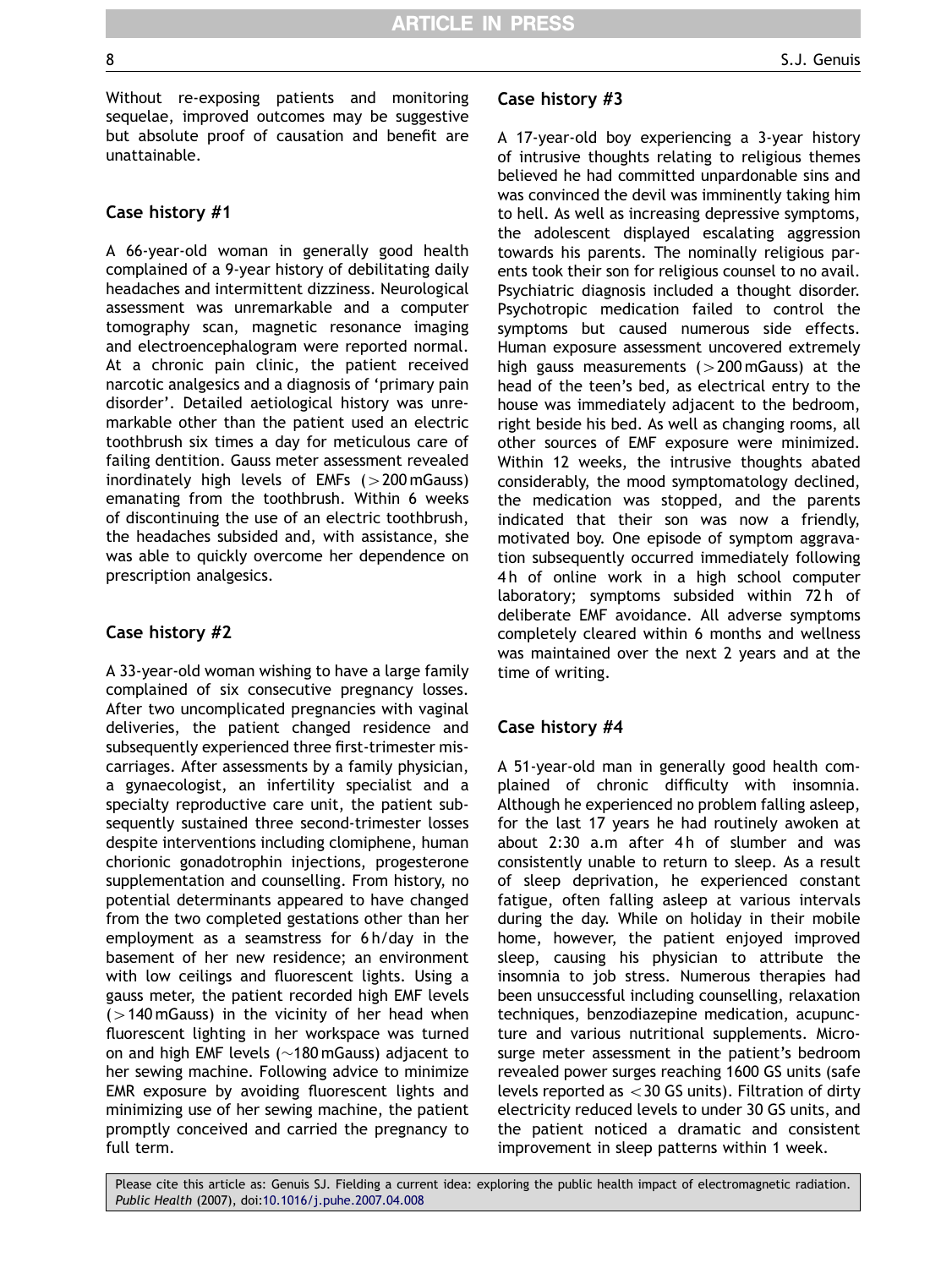#### <span id="page-8-0"></span>The public health impact of electromagnetic radiation  $\overline{9}$

## Concluding thoughts

Despite differing perspectives on the severity of impact, there is compelling research to suggest that EMR has the potential to have an adverse effect on cells and tissues. Commenting on research by himself and co-workers,<sup>[107](#page-11-0)</sup> Trosko recently summed up the prevailing sentiment: 'until now, the weight of the theoretical and experimental evidence has suggested that [lowfrequency EMFs] did not have the ability to interact with genetic material to damage it', but recent studies show that '...there is a biological effect of the energy imparted by extremely-low-frequency EMF on living systems'. Definitive conclusions on the extent of resultant harm, however, remain difficult to establish comprehensively as controlled trials with exposure of cohorts to potentially toxic influences are unethical. Furthermore, the allegation that industry-funded studies tend to produce industry-desired outcomes further complicates the ability to establish veracity on this issue.

It is thus difficult to winnow fact from fiction among the many claims relating to the impact of EMR on people as well as on the environment. While some authors have discussed adverse effects of EMR on plants and trees, $8,108$  and much research suggests health disorders and behavioural abnormalities in animals exposed to adverse EMFs,  $109-111$  $109-111$ the intensity of impact on human health remains the subject of much debate. With a multiplicity of views and potentially competing priorities including comfort, convenience, financial interest, health and technological necessity, a consensus on the risk/benefit ratio of EMF exposure may be challenging to achieve in the near future. However, with a great percentage of people in the early 21st Century bathing in EMF smog resulting from living, working and playing in close proximity to electrical appliances, wireless networks, cellular phone masts, power lines, TV and radio towers, fluorescent lighting and dirty power, as well as from ubiquitous use of cordless and cellular phones, automobile seat warmers, electric toothbrushes, electric shavers, hair dryers etc., a response from the medical and public health community is indicated.

The moral and political question arises regarding whether public health policy should be based on 'proof of safety' or 'proof of harm'. In relation to environmental health issues, an 'innocent until guilty' approach has generally been adopted whereby public health initiatives commence only after 'proof of harm' is established conclusively.<sup>[112](#page-11-0)</sup> Medical history has repeatedly demonstrated that despite strong suspicions and preliminary evidence,

various toxic agents and devices routinely remain in use for years prior to the availability of definitive evidence of harm; precautionary avoidance is generally not implemented. As a result, schools and residences continue to be erected in immediate proximity to power lines emitting immense EMR, pregnant women continue unawares to be exposed to EMR in various occupations, teens spend inordinate amounts of time attached to cellular phones, and mobile phone masts continue to be placed in communities close to residences, schools, preschools, hospitals and workplaces.

Sickness is often the consequence of an interaction between a causative agent and a susceptible host, and adverse EMR appears to be one such causative agent. With increasing evidence linking significant EMF exposure to adverse health sequelae, and with the increasing intensity of electronic pollution resulting from wireless technology and dirty electricity, it may be prudent to consider erring on the side of caution. Considering the potential long-term danger, physicians and public health officials should alert individual patients and the public to this issue and provide ongoing information on precautions to diminish potential risk associated with EMF exposure.

#### References

- 1. Repacholi MH, Ahlbom A. Link between electromagnetic fields and childhood cancer unresolved. Lancet 1999;354: 1918–9.
- 2. International Organization for Research on Cancer. IARC monographs on the evaluation of carcinogenic risks to humans. Non-ionizing radiation, Part I: static and extremely low-frequency electric and magnetic fields. Vol. 80. Lyon: IARC; 2002.
- 3. Havas M. Electromagnetic hypersensitivity: biological effects of dirty electricity with emphasis on diabetes and multiple sclerosis. Electromagn Biol Med 2006;25:259–68.
- 4. Wertheimer N, Savitz DA, Leeper E. Childhood cancer in relation to indicators of magnetic fields from ground current sources. Bioelectromagnetics 1995;16:86–96.
- 5. Kavet R, Zaffanella LE, Daigle JP, Ebi KL. The possible role of contact current in cancer risk associated with residential magnetic fields. Bioelectromagnetics 2000;21:538–53.
- 6. Marks TA, Ratke CC, English WO. Stray voltage and developmental, reproductive and other toxicology problems in dogs, cats and cows: a discussion. Vet Hum Toxicol 1995;37:163–72.
- 7. Frey AH, editor. On the nature of electromagnetic field interactions with biological systems. Austin: R.G. Landes Co; 1994.
- 8. Levitt BB. Electromagnetic fields. Orlando: Harcourt, Brace & Company; 1995.
- 9. Larsen AI, Olsen J, Svane O. Gender-specific reproductive outcome and exposure to high-frequency electromagnetic radiation among physiotherapists. Scand J Work Environ Health 1991;17:324–9.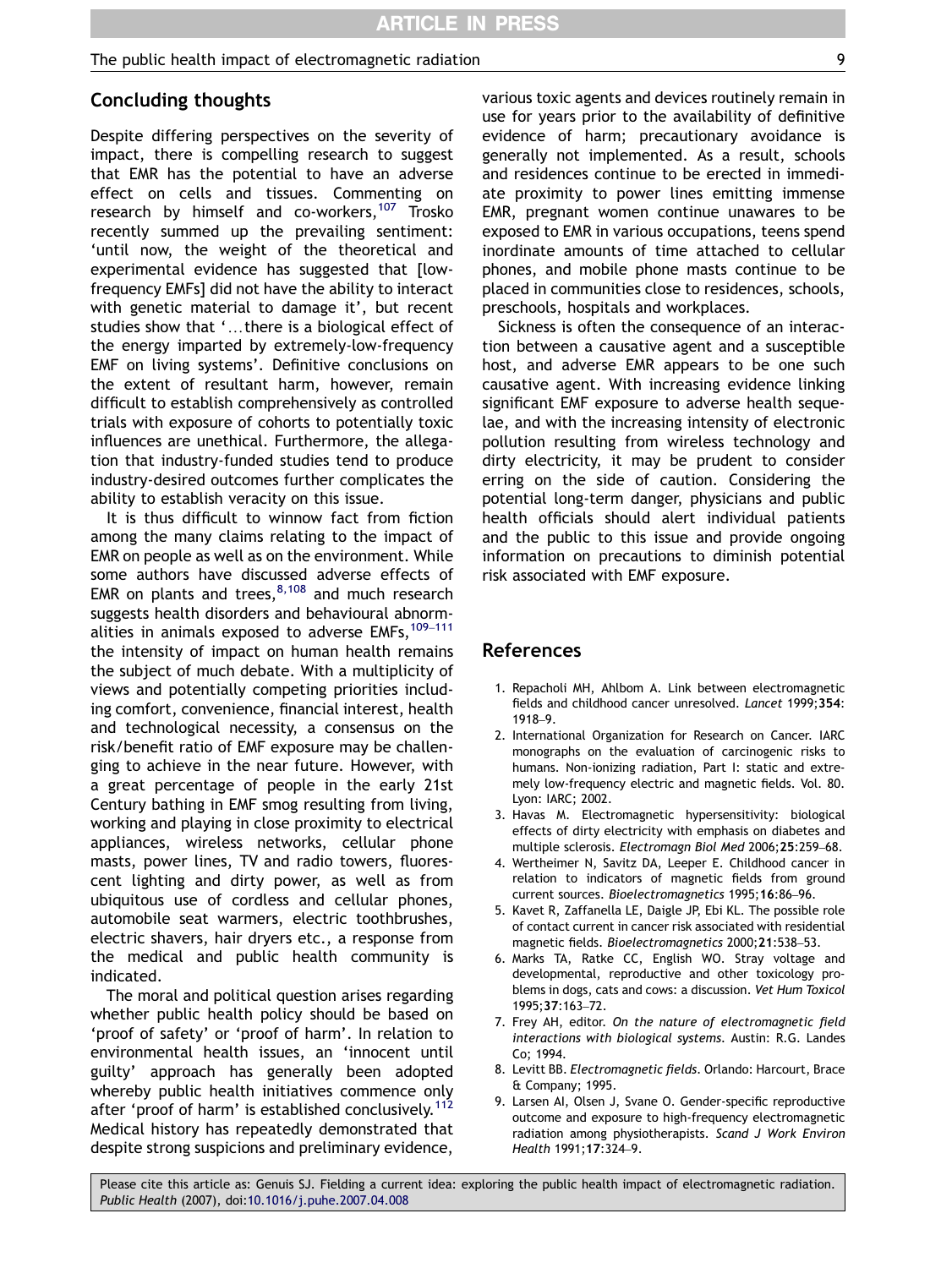- <span id="page-9-0"></span>10. Savitz DA, Olshan AF, Gallagher K. Maternal occupation and pregnancy outcome. Epidemiology 1996;7:269–74.
- 11. Ouellet-Hellstrom R, Stewart WF. Miscarriages among female physical therapists who report using radio- and microwave-frequency electromagnetic radiation. Am J Epidemiol 1993;138:775–86.
- 12. Li DK, Odouli R, Wi S, et al. A population-based prospective cohort study of personal exposure to magnetic fields during pregnancy and the risk of miscarriage. Epidemiology 2002;13:9–20.
- 13. Goldhaber MK, Polen MR, Hiatt RA. The risk of miscarriage and birth defects among women who use visual display terminals during pregnancy. Am J Ind Med 1988;13: 695–706.
- 14. Havas M. Biological effects of non-ionizing electromagnetic energy: a critical review of the reports by the US National Research Council and the US National Institute of Environmental Health Sciences as they relate to the broad realm of EMF bioeffects. Environ Rev 2000;8:173–253.
- 15. Nordstrom S, Birke E, Gustavsson L. Reproductive hazards among workers at high voltage substations. Bioelectromagnetics 1983;4:91–101.
- 16. Wilkins 3rd, JR, Koutras RA. Paternal occupation and brain cancer in offspring: a mortality-based case–control study. Am J Ind Med 1988;14:299–318.
- 17. Johnson CC, Spitz MR. Childhood nervous system tumours: an assessment of risk associated with paternal occupations involving use, repair or manufacture of electrical and electronic equipment. Int J Epidemiol 1989;18:756–62.
- 18. Nordenson I, Hansoon MK, Nordstrom S, Sweins A, Birke E. Clastogenic effects in human lymphocytes of power frequency electric fields: in vivo and in vitro studies. Radiat Environ Biophys 1984;23:191–201.
- 19. Kabuto M, Nitta H, Yamamoto S, et al. Childhood leukemia and magnetic fields in Japan: a case–control study of childhood leukemia and residential power-frequency magnetic fields in Japan. Int J Cancer 2006;119:643–50.
- 20. Hardell L, Eriksson M, Carlberg M, Sundstrom C, Mild KH. Use of cellular or cordless telephones and the risk for non-Hodgkin's lymphoma. Int Arch Occup Environ Health 2005;78:625–32.
- 21. Hardell L, Carlberg M, Hansson Mild K. Pooled analysis of two case–control studies on use of cellular and cordless telephones and the risk for malignant brain tumours diagnosed in 1997–2003. Int Arch Occup Environ Health 2006;79:630–9.
- 22. Hardell L, Carlberg M, Hansson Mild K. Pooled analysis of two case–control studies on the use of cellular and cordless telephones and the risk of benign brain tumours diagnosed during 1997–2003. Int J Oncol 2006;28:509–18.
- 23. Hardell L, Carlberg M, Mild KH. Case–control study of the association between the use of cellular and cordless telephones and malignant brain tumors diagnosed during 2000–2003. Environ Res 2006;100:232–41.
- 24. Braune S, Wrocklage C, Raczek J, Gailus T, Lucking CH. Resting blood pressure increase during exposure to a radiofrequency electromagnetic field. Lancet 1998;351:1857–8.
- 25. Draper G, Vincent T, Kroll ME, Swanson J. Childhood cancer in relation to distance from high voltage power lines in England and Wales: a case–control study. Br Med J 2005;330:1290.
- 26. Johansson O. Electrohypersensitivity: state-of-the-art of a functional impairment. Electromagn Biol Med 2006;25: 245–58.
- 27. Hallberg O, Johansson O. Malignant melanoma of the skin—not a sunshine story!. Med Sci Monit 2004;10: CR336–40.
- 28. Hallberg O, Johansson O. Melanoma incidence and frequency modulation (FM) broadcasting. Arch Environ Health 2002;57:32–40.
- 29. Hayes RB, Brown LM, Pottern LM, et al. Occupation and risk for testicular cancer: a case–control study. Int J Epidemiol 1990;19:825–31.
- 30. Preston-Martin S, Lewis S, Winkelmann R, Borman B, Auld J, Pearce N. Descriptive epidemiology of primary cancer of the brain, cranial nerves, and cranial meninges in New Zealand, 1948–88. Cancer Causes Control 1993;4:529–38.
- 31. De Guire L, Theriault G, Iturra H, Provencher S, Cyr D, Case BW. Increased incidence of malignant melanoma of the skin in workers in a telecommunications industry. Br J Ind Med 1988;45:824–8.
- 32. Goldsmith JR. TV broadcast towers and cancer: the end of innocence for radiofrequency exposures. Am J Ind Med 1997;32:689–92.
- 33. Neutra RR, DelPizzo V, Lee GM. An evaluation of the possible risks from electric and magnetic fields (EMFs) from power lines, internal wiring, electrical occupations, and appliances. Final report. California: EMF Program; 2002.
- 34. Szmigielski S. Cancer morbidity in subjects occupationally exposed to high frequency (radiofrequency and microwave) electromagnetic radiation. Sci Total Environ 1996;180:  $9 - 17$
- 35. Neutra RR. Panel exploring pro and con arguments as to whether EMFs cause childhood brain cancer. Bioelectromagnetics 2001(Suppl 5):S144–9.
- 36. Kheifets LI, Greenberg RS, Neutra RR, Hester GL, et al. Electric and magnetic fields and cancer: case study. Am J Epidemiol 2001;154:S50–9.
- 37. Hardell L, Holmberg B, Malker H, Paulsson LE. Exposure to extremely low frequency electromagnetic fields and the risk of malignant diseases—an evaluation of epidemiological and experimental findings. Eur J Cancer Prev 1995;4(Suppl 1):3–107.
- 38. Coogan PF, Clapp RW, Newcomb PA, et al. Occupational exposure to 60-hertz magnetic fields and risk of breast cancer in women. Epidemiology 1996;7:459–64.
- 39. Loomis DP, Savitz DA, Ananth CV. Breast cancer mortality among female electrical workers in the United States. J Natl Cancer Inst 1994;86:921–5.
- 40. Cherry N. World conference on breast cancer—Ottawa, Canada 26–31 July, 1999. Lincoln: New Zealand Lincoln University; 2002. Available at: Cherry Environmental Health Consulting website <[http://www.neilcherry.com/](http://www.neilcherry.com/cart/Specific+Health+Effect+Reviews?mode=show_category) [cart/Specific+Health+Effect+Reviews?mode=show\\_cate](http://www.neilcherry.com/cart/Specific+Health+Effect+Reviews?mode=show_category)[gory](http://www.neilcherry.com/cart/Specific+Health+Effect+Reviews?mode=show_category) $>$  (accessed 10 January 2007).
- 41. Beniashvili D, Avinoach'm I, Baasov D, Zusman I. The role of household electromagnetic fields in the development of mammary tumors in women: clinical case-record observations. Med Sci Monit 2005;11:CR10–3.
- 42. Tomenius L. 50-Hz electromagnetic environment and the incidence of childhood tumors in Stockholm County. Bioelectromagnetics 1986;7:191–207.
- 43. Savitz DA, Chen JH. Parental occupation and childhood cancer: review of epidemiologic studies. Environ Health Perspect 1990;88:325–37.
- 44. Cherry N. The causal relationship between residential electromagnetic field exposures and childhood cancer. Lincoln: New Zealand Lincoln University; 2003. Available at: Cherry Environmental Health Consulting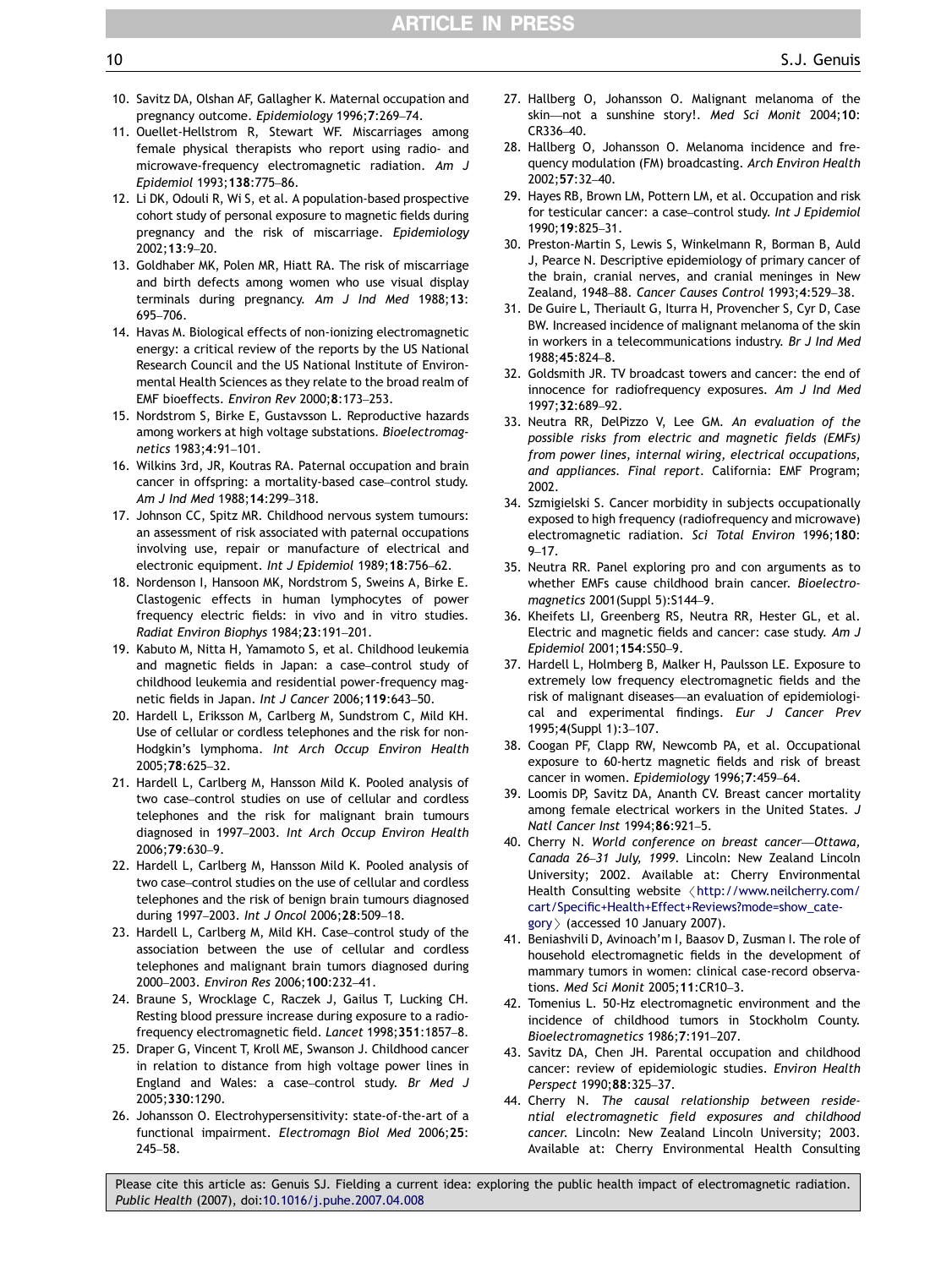#### <span id="page-10-0"></span>The public health impact of electromagnetic radiation 11 11 11 12 12 14 15 16 17 17 18 18 19 18 19 19 19 11 11

website /[http://www.neilcherry.com/cart/ELF+Health+](http://www.neilcherry.com/cart/ELF+Health+Effects?mode=show_category) [Effects?mode=show\\_category](http://www.neilcherry.com/cart/ELF+Health+Effects?mode=show_category)  $\rangle$  [accessed 10 January 2007].

- 45. Savitz DA, John EM, Kleckner RC. Magnetic field exposure from electric appliances and childhood cancer. Am J Epidemiol 1990;131:763–73.
- 46. Feychting M, Forssen U. Electromagnetic fields and female breast cancer. Cancer Causes Control 2006;17:553–8.
- 47. Investigators UKCCS. Exposure to power-frequency magnetic fields and the risk of childhood cancer. UK Childhood Cancer Study Investigators. Lancet 1999;354:1925–31.
- 48. Ahlbom A. Neurodegenerative diseases, suicide and depressive symptoms in relation to EMF. Bioelectromagnetics 2001(Suppl 5):S132–43.
- 49. Sobel E, Dunn M, Davanipour Z, Qian Z, Chui HC. Elevated risk of Alzheimer's disease among workers with likely electromagnetic field exposure. Neurology 1996;47: 1477–81.
- 50. Altpeter ES, Krebs T, Pfluger DH, von Kanel J, Blattmann R, et al. Study of health effects of shortwave transmitter station of Schwarzenburg. Berne, Switzerland: BerneUniversity of Berne, Institute for Social and Preventive Medicine; 1995.
- 51. Frey AH. Headaches from cellular telephones: are they real and what are the implications? Environ Health Perspect 1998;106:101–3.
- 52. Lancranjan I, Maicanescu M, Rafaila E, Klepsch I, Popescu HI. Gonadic function in workmen with long-term exposure to microwaves. Health Phys 1975;29:381–3.
- 53. Kolodynski AA, Kolodynska VV. Motor and psychological functions of school children living in the area of the Skrunda Radio Location Station in Latvia. Sci Total Environ 1996;180:87–93.
- 54. Mann K, Roschke J. Effects of pulsed high-frequency electromagnetic fields on human sleep. Neuropsychobiology 1996;33:41–7.
- 55. Chiang H, Yao GD, Fang QS, Wang KQ, Lu DZ, Zhou YK. Health effects of environmental electromagnetic fields. J Bioelectricity 1989;8:127–31.
- 56. Cherry N. Potential and actual adverse effects of radiofrequency and microwave radiation at levels near and below 2 microW/cm<sup>2</sup>. Lincoln: New Zealand Lincoln University; 1998. Available at: Cherry Environmental Health Consulting website  $\langle$ <http://www.neilcherry.com/cart/> $\rangle$ [accessed 8 January 2007].
- 57. Verkasalo PK, Kaprio J, Varjonen J, Romanov K, Heikkila K, Koskenvuo M. Magnetic fields of transmission lines and depression. Am J Epidemiol 1997;146:1037–45.
- 58. Poole C, Kavet R, Funch DP, Donelan K, Charry JM, Dreyer NA. Depressive symptoms and headaches in relation to proximity of residence to an alternating-current transmission line right-of-way. Am J Epidemiol 1993;137:318–30.
- 59. van Wijngaarden E, Savitz DA, Kleckner RC, Cai J, Loomis D. Exposure to electromagnetic fields and suicide among electric utility workers: a nested case–control study. Occup Environ Med 2000;57:258–63.
- 60. Havas M, Stetzer D. Dirty electricity and electrical hypersensitivity: five case studies. World Health Organization workshop on Electrical Hypersensitivity. Prague, Czech Republic; October 25–26, 2004. Available at: GrahamStetzer Research website <[http://www.stetzerelectric.](http://www.stetzerelectric.com/filters/research/Havas_Stetzer_WHO04.pdf) [com/filters/research/Havas\\_Stetzer\\_WHO04.pdf](http://www.stetzerelectric.com/filters/research/Havas_Stetzer_WHO04.pdf)> [accessed 11 January 2007].
- 61. The National Institute of Environmental Health Sciences. EMFRAPID: Electric and magnetic fields research and public information dissemination program. 1992. Available at:

 $\langle$ <http://www.niehs.nih.gov/emfrapid/html/resinfo.htm> $\rangle$ [accessed 21 January 2007].

- 62. Cherry N. Criticism of the health assessment in the ICNIRP guidelines for radiofrequency and microwave radiation (100 kHz–300 GHz). Lincoln: New Zealand Lincoln University; 2002. Available at: Cherry Environmental Health  $Consulting \text{ website} \quad \langle \text{http://www.netlcherry.com/cart/}$ [Major+Evidence+Reviews?mode=show\\_category](http://www.neilcherry.com/cart/Major+Evidence+Reviews?mode=show_category)  $\rangle$ [accessed 10 January 2007].
- 63. Holick MF. The cutaneous photosynthesis of previtamin D3: a unique photoendocrine system. J Invest Dermatol 1981; 77:51–8.
- 64. Blank M, Goodman R. Comment: a biological guide for electromagnetic safety: the stress response. Bioelectromagnetics 2004;25:642–6.
- 65. World Health Organization. 2006 WHO research agenda for radio frequency fields. Geneva: World Health Organization; 2006. pp. 1–10.
- 66. Blackman CF. ELF effects on calcium homeostasis. In: Wilson BW, Stevens RG, Anderson LE, editors. Extremely low frequency electromagnetic fields: the question of cancer. Columbus: Battelle Press; 1990. p. 187–208.
- 67. Crews D, McLachlan JA. Epigenetics, evolution, endocrine disruption, health, and disease. Endocrinology 2006; 147(Suppl):S4–S10.
- 68. Blank M, Goodman R. Initial interactions in electromagnetic field-induced biosynthesis. J Cell Physiol 2004;199: 359–63.
- 69. Delimaris J, Tsilimigaki S, Messini-Nicolaki N, Ziros E, Piperakis SM. Effects of pulsed electric fields on DNA of human lymphocytes. Cell Biol Toxicol 2006;22:409–15.
- 70. Frahm J, Lantow M, Lupke M, Weiss DG, Simko M. Alteration in cellular functions in mouse macrophages after exposure to 50 Hz magnetic fields. J Cell Biochem 2006;99: 168–77.
- 71. Sakurai T, Satake A, Sumi S, Inoue K, Miyakoshi J. An extremely low frequency magnetic field attenuates insulin secretion from the insulinoma cell line, RIN-m. Bioelectromagnetics 2004;25:160–6.
- 72. Ravindra T, Lakshmi NK, Ahuja YR. Melatonin in pathogenesis and therapy of cancer. Indian J Med Sci 2006;60: 523–35.
- 73. Pandi-Perumal SR, Srinivasan V, Maestroni GJ, Cardinali DP, Poeggeler B, Hardeland R. Melatonin: nature's most versatile biological signal? FEBS J 2006;273:2813–38.
- 74. Poeggeler B, Saarela S, Reiter RJ, et al. Melatonin—a highly potent endogenous radical scavenger and electron donor: new aspects of the oxidation chemistry of this indole accessed in vitro. Ann N Y Acad Sci 1994;738: 419–20.
- 75. Cagnacci A, Cannoletta M, Renzi A, Baldassari F, Arangino S, Volpe A. Prolonged melatonin administration decreases nocturnal blood pressure in women. Am J Hyperten 2005; 18:1614–8.
- 76. Pozo D, Reiter RJ, Calvo JR, Guerrero JM. Physiological concentrations of melatonin inhibit nitric oxide synthase in rat cerebellum. Life Sci 1994;55:PL455–60.
- 77. Walleczek J. Electromagnetic field effects on cells of the immune system: the role of calcium signaling. Faseb J 1992;6:3177–85.
- 78. Adriaens I, Jacquet P, Cortvrindt R, Janssen K, Smitz J. Melatonin has dose-dependent effects on folliculogenesis, oocyte maturation capacity and steroidogenesis. Toxicology 2006;228:333–43.
- 79. Jung B, Ahmad N. Melatonin in cancer management: progress and promise. Cancer Res 2006;66:9789–93.